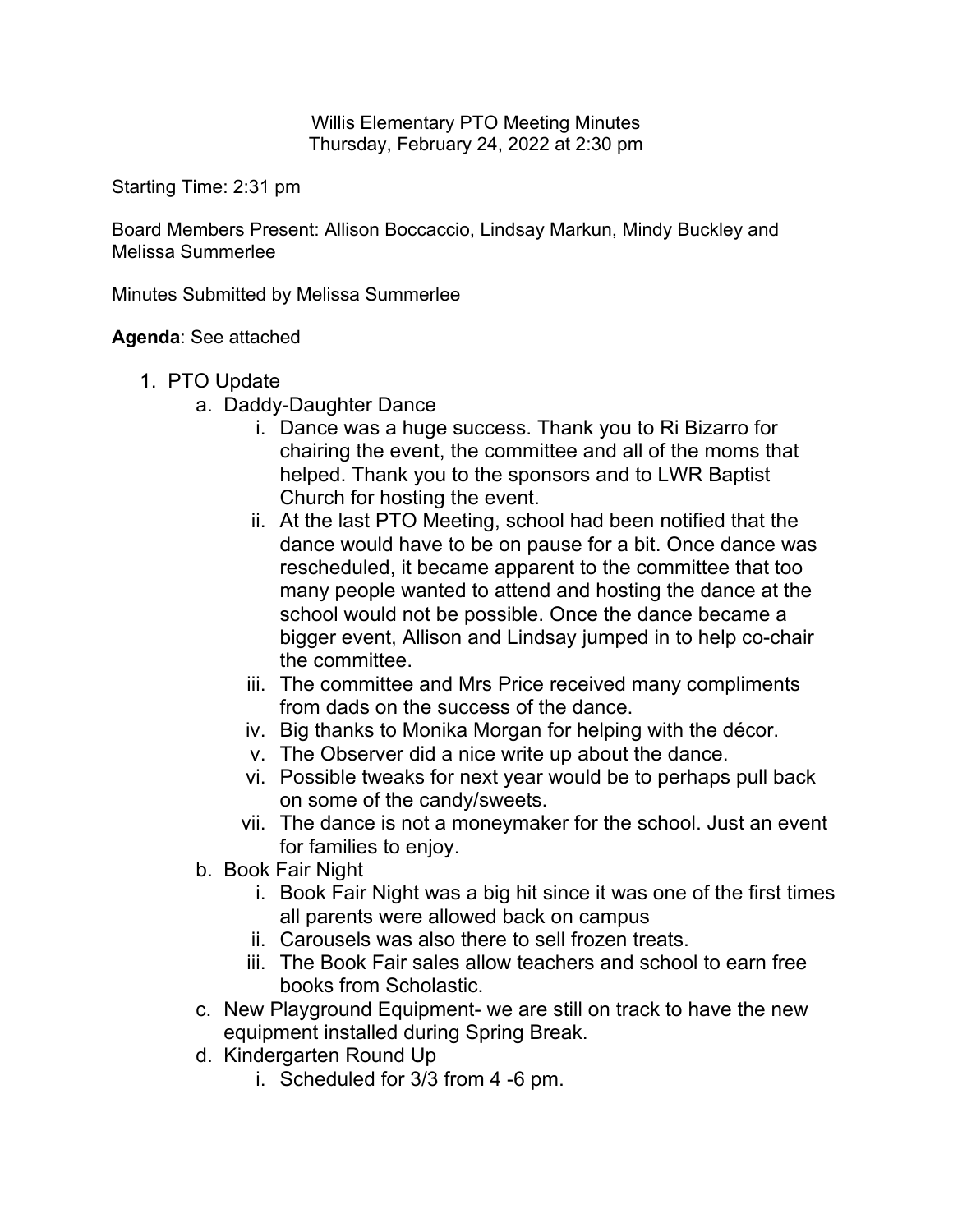- ii. Enrollment is all digital now, so this will mainly be an opportunity for new families to be welcomed to Willis and get a tour of the school.
- iii. Volunteers will be needed to help with the tours.
- e. Honor Roll Breakfasts
	- i. Honor Roll Breakfasts take place after each quarter for  $4<sup>th</sup>$  and 5<sup>th</sup> graders.
	- ii. Students must earn A's/B's and E's/S's to qualify.
	- iii.  $5<sup>th</sup>$  graders were asked to vote on whether to keep the treats as donuts or change to ice cream. They voted to keep donuts as the treat.
- f. Color Run Prize
	- i. Pancakes with Mrs. Price will be tomorrow, 2/25.
	- ii. Wacky Hat Day will also be 2/25. The entire school is eligible to participate.
	- iii. High Tech/High Touch in school field trip will take place on 3/10.
	- iv. Waiting on a date for the Movie Night prize.
- g. PTO Purchased Valentine treats for the staff.
	- i. Trail mix, muffins, Kind Bars, oranges, bananas, chocolates, seltzers and waters were provided.
	- ii. Bundtinis were purchased for the front office staff.
- h. Color Run Shirts & Socks
	- i. Socks have been ordered from Manatee Apparel.
	- ii. T-Shirt size forms have been completed and order is being compiled.
- i. Willis "Café"
	- i. Special Edition Willis bling items are being coordinated with proceeds going to the Willis "Café" so that parents can eat lunch with students.
	- ii. Willis will also auction off 3 parking spots each quarter so that parents can park and quickly pick up kids at school dismissal. Proceeds for this will also go to the Willis "Café"
- j. Mother/Son Event
	- i. Carnival Night is being planned
	- ii. There will be food, games, possibly rides and monkey jockeys.
	- iii. Event is in the process of being planned and more details will follow.
- k. Spring Pictures are currently scheduled for 3/8
- l. 5th Grade Committee
	- i. Alternate graduation venue is being sought.
		- 1. The large numbers of families makes it difficult to accommodate everyone if the event is held at Willis.